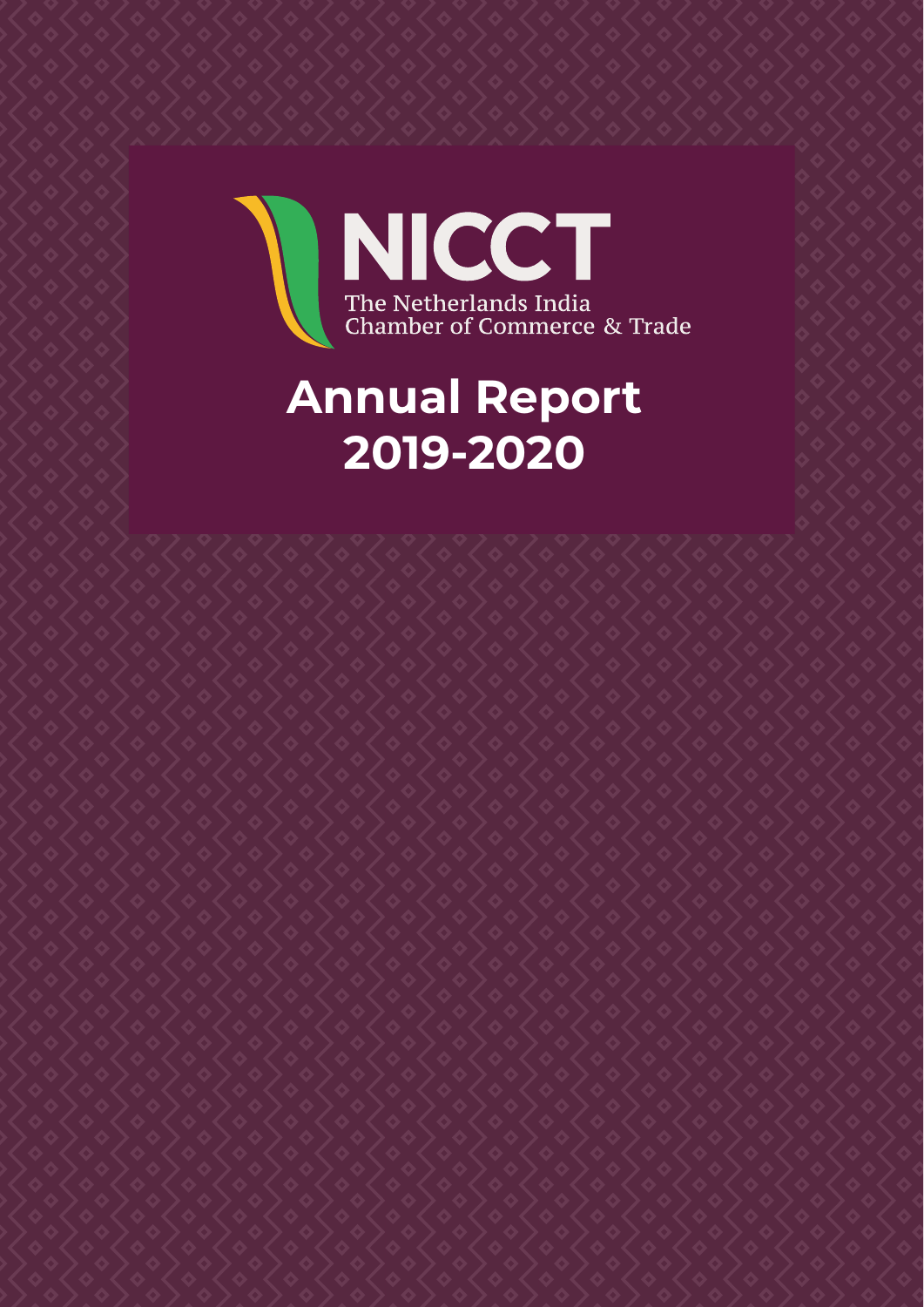

## **Index**

| Preamble                                 |                                                                                     |  |  |
|------------------------------------------|-------------------------------------------------------------------------------------|--|--|
| <b>The Executive Board</b>               |                                                                                     |  |  |
| <b>Patron Member Reference'</b>          |                                                                                     |  |  |
| <b>Programs</b>                          |                                                                                     |  |  |
| <b>Post Meet Mission India</b>           |                                                                                     |  |  |
| NICCT Youth 'Setting up a business'      |                                                                                     |  |  |
| <b>NICCT New Year's Reception</b>        |                                                                                     |  |  |
| Round Table doing Business with India    |                                                                                     |  |  |
| Tax seminar around the India Budget 2020 |                                                                                     |  |  |
|                                          | NICCT Online - Conversations with Leaders - H.E. Mr. Venu Rajamony                  |  |  |
|                                          | NICCT Online - Debate on "COVID-19 Crisis: Impact and Learnings with Entrepreneurs" |  |  |
|                                          | NICCT Online - Play for the title 'NICCT Mastermind'                                |  |  |
| <b>Members</b>                           |                                                                                     |  |  |
| <b>Financial Situation of NICCT</b>      |                                                                                     |  |  |
| <b>Partners</b>                          |                                                                                     |  |  |
| <b>Thanks</b>                            |                                                                                     |  |  |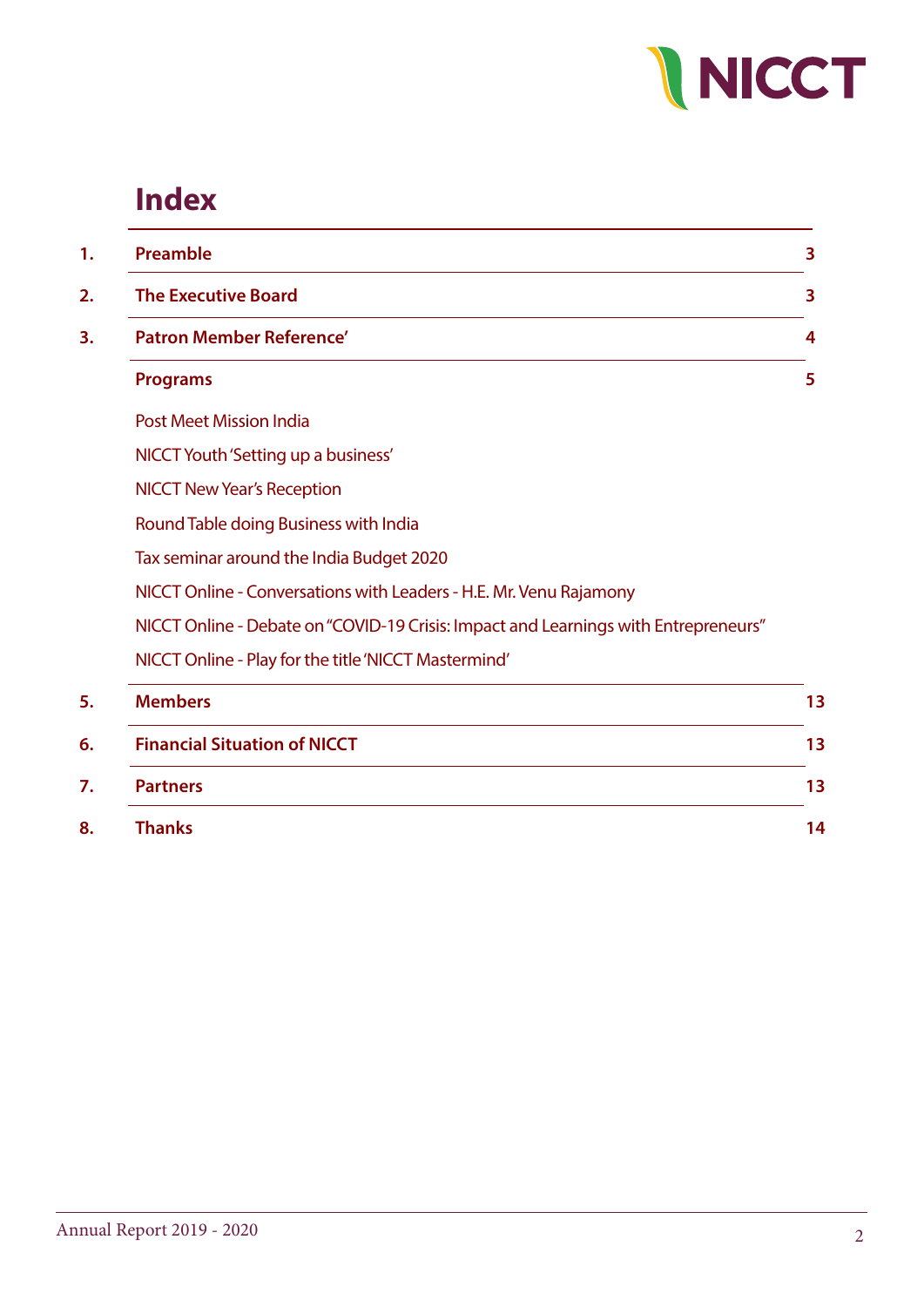

| <b>Executive</b><br>summary             | previous General Council Meeting (GCM), which was held on the 23rd<br>October 2019, and, the GCM held on 18th of June 2020.<br>This report is intended to give NICCT's members, information about                                                                                                                                                                     |                                  |  |  |  |
|-----------------------------------------|-----------------------------------------------------------------------------------------------------------------------------------------------------------------------------------------------------------------------------------------------------------------------------------------------------------------------------------------------------------------------|----------------------------------|--|--|--|
|                                         | the growth and performance in the last period, while also providing<br>highlights on NICCT's business & event strategy, sustainable<br>partnerships, and activities which NICCT conducted in the last period.                                                                                                                                                         |                                  |  |  |  |
| <b>2. The Executive</b><br><b>Board</b> | Between 23rd October 2019 and 18th of June 2020, NICCT board<br>meetings were held 12 times.<br>2019: November 4, December 3<br>2020: January 7, January 23, February 4, March 3, March 6, April 7, April<br>16, May 5, May 12 and June 2.                                                                                                                            |                                  |  |  |  |
|                                         | These board meetings were mainly focused on the subjects<br>legal, members, finance, programs, co-operations, marketing &<br>communications.                                                                                                                                                                                                                          |                                  |  |  |  |
|                                         | Apart from the formal Board Meetings, there have been numerous<br>meetings with (potential) members, with colleagues from within the<br>board to support hands-on activities such as own NICCT events, as<br>well as partner/supported events and meetings with commercial &<br>governmental organisations.<br>The board members during October 2019 - June 2020 are: |                                  |  |  |  |
|                                         |                                                                                                                                                                                                                                                                                                                                                                       |                                  |  |  |  |
| <b>MEMBER'S NAME</b>                    |                                                                                                                                                                                                                                                                                                                                                                       | <b>COMPANY NAME</b>              |  |  |  |
| <b>Edith Nordmann</b>                   | Chairman                                                                                                                                                                                                                                                                                                                                                              | <b>ACG International</b>         |  |  |  |
| <b>Sudip Lahiri</b>                     | <b>Vice Chairman</b>                                                                                                                                                                                                                                                                                                                                                  | <b>HCL Technologies</b>          |  |  |  |
| <b>Rajiv Mehra</b>                      | <b>Executive VP, Program / Events / NICCT India</b>                                                                                                                                                                                                                                                                                                                   | <b>Mehra Holding</b>             |  |  |  |
|                                         |                                                                                                                                                                                                                                                                                                                                                                       |                                  |  |  |  |
| <b>Vidhya Sampath</b>                   | <b>VP Programs and Liaison to Advisory Board</b>                                                                                                                                                                                                                                                                                                                      | <b>Tata Consultancy Services</b> |  |  |  |

Annual Report 2017-2018 2

**Namita Krul Community Community Vice President Finance Community Community Community Community Community Community** 

**Jelke Schippers Board member and Smartshore Smartshore**

**Elbert Waller Community Community Community Community Community Community Community Community Community Community Community Community Community Community Community Community Community Community Community Community Communi**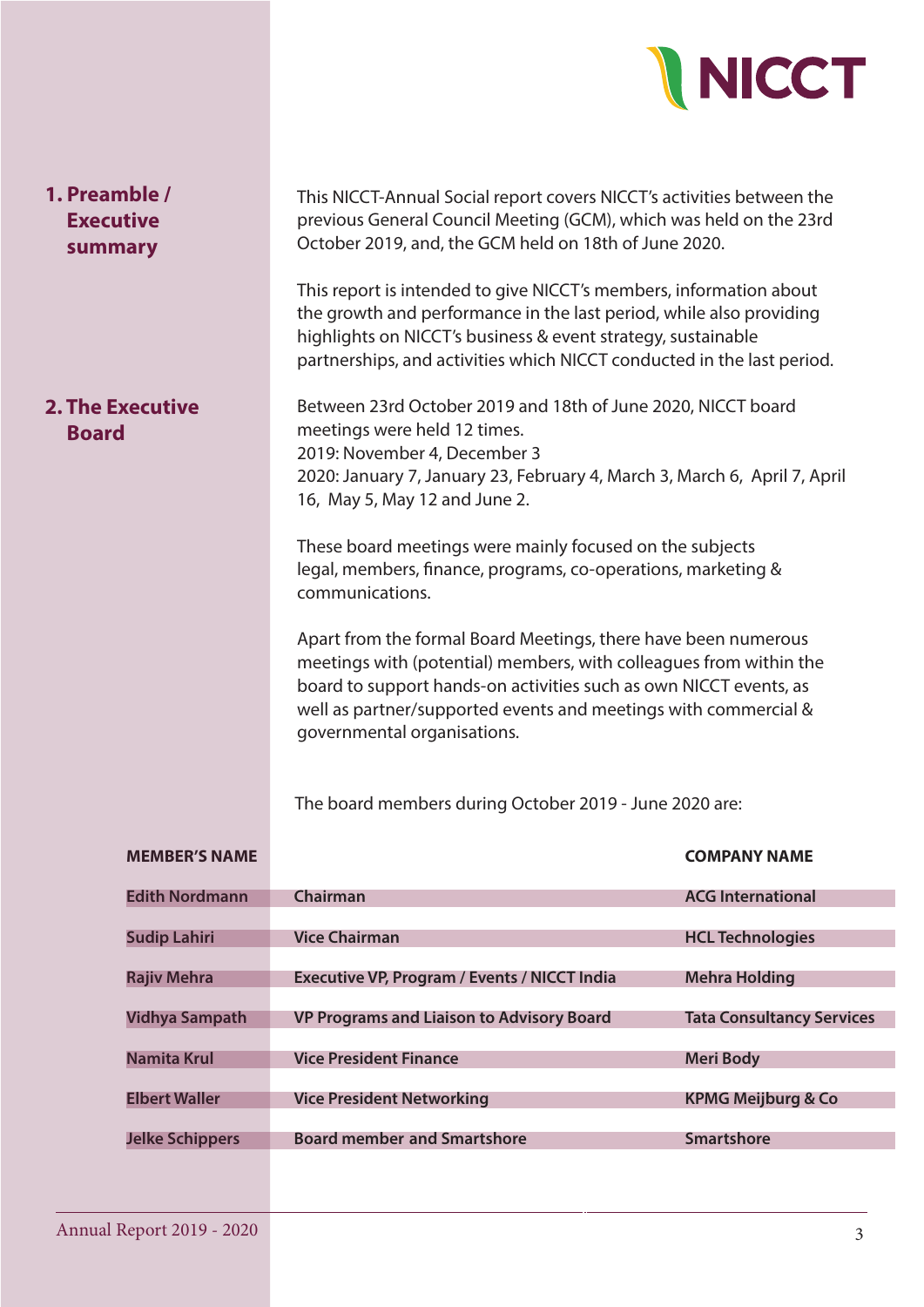

#### **3. Patron member reference**

HCL Technologies, a leading Global tech company, is a patron member of The Netherlands India Chamber of Commerce & Trade (NICCT), and is using the platform to bring in world-class talent and resources and to add value to the business growth for the Netherlands market, leveraging its local partner ecosystem. HCL is in the Board of NICCT and, is working together as one team to continuously adopt innovation in technology for many years, and will continue to do so for the next-gen world, building up the IT roadmap for the future", says Sudip Lahiri - SVP & Head Financial Services Europe HCL Technologies and Vice Chairman NICCT.

Tata Consultancy Services (TCS, www.tcs.com ) is an IT services, consulting and business solutions organisation that has been partnering with many of the world's largest businesses in their transformation journeys for the last fifty years. TCS offers a consultingled, cognitive powered, integrated portfolio of business, technology and engineering services and solutions. This is delivered through its unique Location Independent Agile delivery model, recognized as a benchmark of excellence in software development.

Tata Consultancy Services established its European headquarters in Amsterdam in 1992, and has close to 3,000 employees working in the Netherlands and over 10,000 working from outside the Netherlands for Dutch customers, which include some of the country's leading and most respected companies. TCS strongly believes global challenges need global solutions. They are continually engaging with their employees, clients, partners, public institutions, start-ups, academia and community organisations across the world to step-up and rise to the occasion. Nurturing local talent thus also remains a prime area of focus, with the GROW@TCS trainee program that equips the workforce of tomorrow with the capabilities to anticipate future challenges.

As part of the Tata Group, one of TCS' core values is to give back to the community. To promote a healthy lifestyle, they are the title sponsor of the TCS Amsterdam Marathon, and multiple other large running events across the globe. Over 2,500 TCS employees, customers and business partners run the TCS Amsterdam Marathon each year to raise money for VUmc Cancer Center Amsterdam.

To give a platform to new ideas that are worth sharing, TCS partnered with TEDxAmsterdam. "We engage with with organisations such as The Netherlands India Chamber of Commerce & Trade to support the

Annual Report 2017-2018 2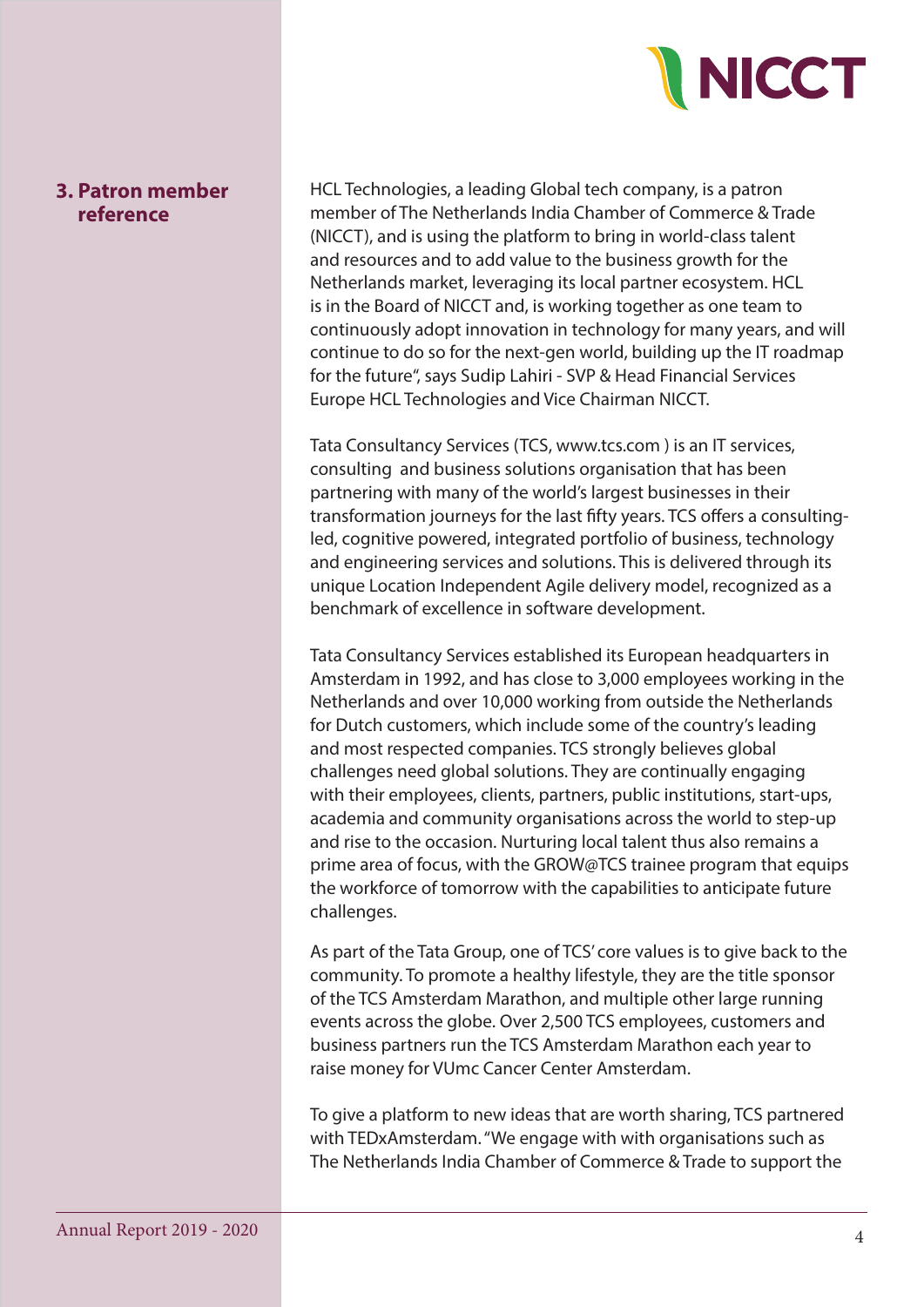

NL-India business corridor and The Hague Security Delta to work toward making the Netherlands a center of innovation and business excellence" says Vidhya Sampath – Director External Affairs & Public Policy Europe – Vice President Programs & Liaison to the Advisory Board.

KPMG Meijburg & Co is committed to play an active role in defragmenting the investment and trade promotion in the Netherlands – India Corridor. Our Patron membership of NICCT enables us to team up with other major players in this endeavor, including NLInBusiness and public sector representatives, says Elbert Waller – Director – KPMG Meijburg & Co.

#### **4. Programs**

In October 2019-May 2020 NICCT organized various programs (on our own and in partnership) to promote business relations within the Indo-Dutch business corridor. NICCT conducted multi-faceted events such as:

- **Seminars**
- Networking events
- Round table sessions

NICCT could not realize her events without the great support of our partners within the Indo Dutch Business Corridor. NICCT would specially like to thank Tata Consultancy Services for their strong support during the NICCT New Year's Reception.

Our partners between October 2019 and May 2020 were amongst others:

- Brabantse Ontwikkelings Maatschappij (BOM)
- Confederation of Indian Industry (CII)
- Embassy of India in The Netherlands
- Export Sociëteit Limburg
- KPMG Meijburg
- NLinBusiness
- Tata Consultancy Services

Annual Report 2017-2018 2

A summary of the activities within NICCT from October 2019 until May 2020 is presented below.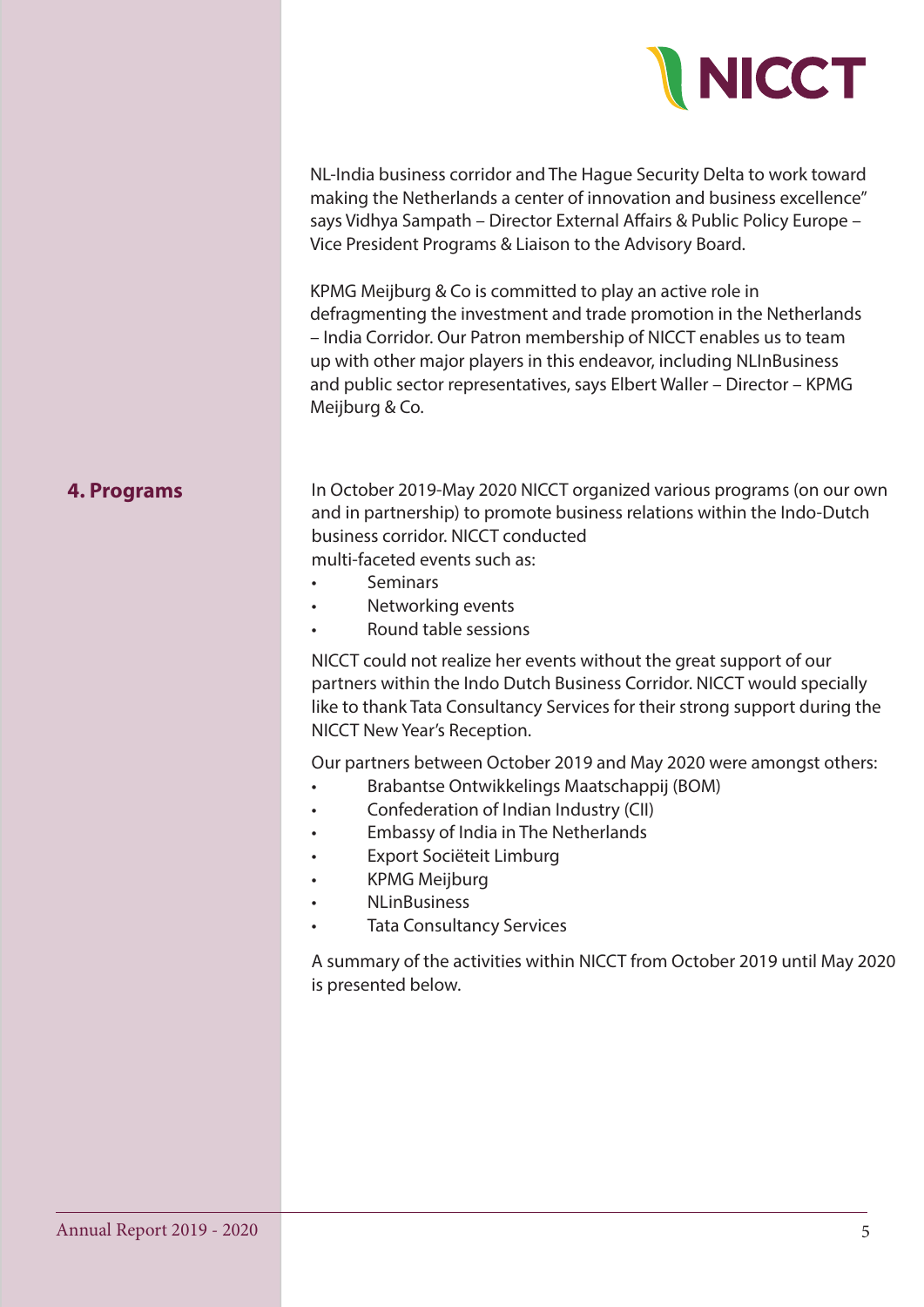

## *NICCT Youth – Setting up a Business*

When: 10 December 2019 Where: Amstelveen Supported by: KPMG Meijburg & Co

NICCT Youth hosted an event targeted at young (potential) start-ups. The seminar was led by NICCT Youth members - Amrit Singh and Ritika Mehra on the topic "How to setup your (home) business".

The event was free for all and was hosted by KPMG Meijburg & Co.

There were 25 attendees for the event who were all looking for guidance how to start their business. The seminar was a step by step guide on which measures and actions to take when starting a business in the Netherlands.

It was a very well received event with a predominately female attendance.





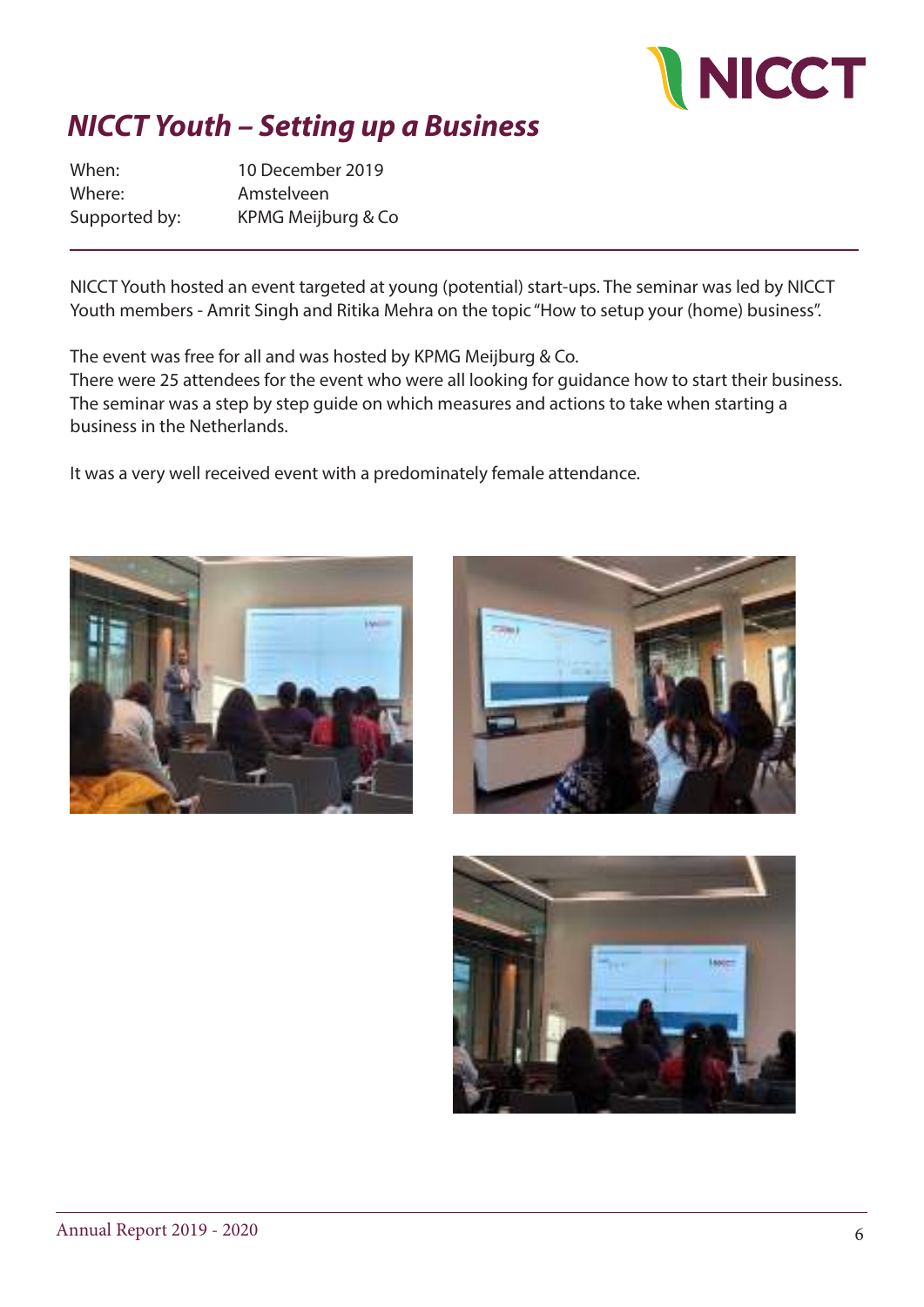

#### *New Year's Reception*

When: 28 January 2020 Where: Symphony Towers Building - Amsterdam Supported by: Tata Consultancy Services

On the 28th of January 2020, NICCT (with the strong support of Tata Consultancy Services) held its New Year's Reception in the Symphony Building in Amsterdam, in the middle of the economic and very buzzing international heart of Amsterdam.

The venue was filled to the max seating capacity of 120 pax. H.E. Mr. Venu Rajamony (Ambassador of India), Mr. Alphons Stoelinga (former Ambassador of The Netherlands to India), Mr. Bob Gogel (CEO WorldStrides) and Mr. Josu Devasia (Country Head Tata Consultancy Services) addressed the participants.

H.E. Mr. Rajamony mainly spoke about the history of the Indo-Dutch business relations dating from the past, how the past relations effect the current relations and how the future will look like. H.E.' presentation emphasized that India and The Netherlands have strong economic ties for centuries and emphasized that India & The Netherlands share a cultural and intellectual resilience which has outlasted the challenges of change.

Mr. Stoelinga had a very interesting dialogue with Mrs. Sampath (Vice President NICCT Programs – Director External Affairs & Public Policy Europe at Tata Consultancy Services) about his time as an ambassador in India and his views upon India being the country of the future.

Mr. Gogel (CEO of WorldStrides) emphasized as well the importance of building a good relation & a respectable reputation, customizing your products, development of multi-year strategies.

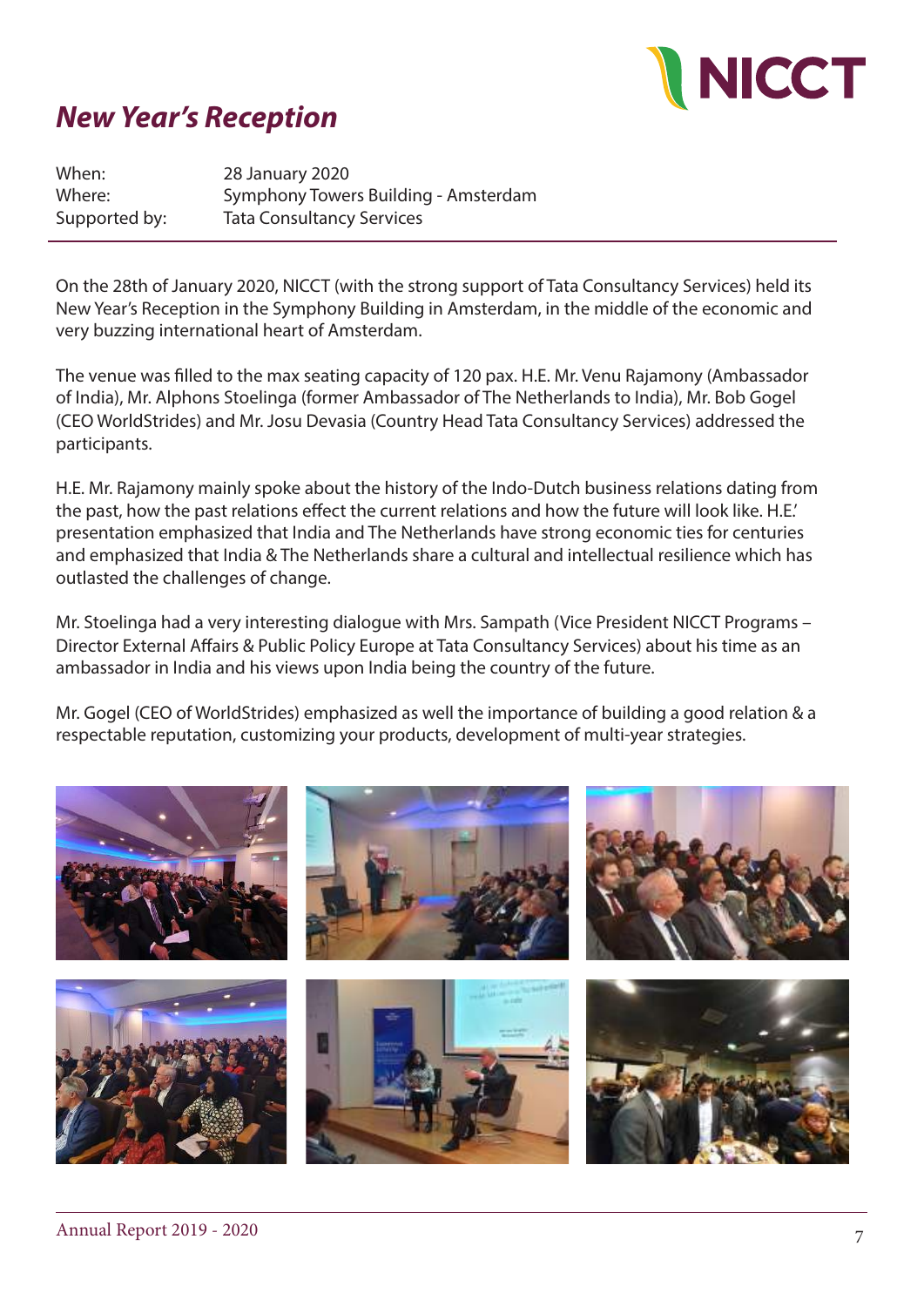

## *Round Table doing Business with India*

When: 13 February 2020 Where: Van der Valk – Eindhoven Supported by: Brabants Ontwikkelingsmaatschappij, Export Sociëteit Limburg, NLinBusiness

The first Round table of the year 2020 took place on the 13th of February. It was organized by NICCT together with the partners Brabantse Ontwikkelings Maatschappij (BOM), Export Sociëteit Limburg and NLinBusiness. The round table session was moderated by Jelke Schippers (board member of NICCT). Mr. Eric F. Niehe (former Ambassador of the Netherlands to India & honorary member of NICCT) and Mr. Rob van Nes (One Million Hockey Legs) were addressing the 24 participants to the Round Table. All Participants actively contributed to the Round Table. In-depth discussions could take place during the round table as all participants received prior to the Round Table an inventory. The program was very well received after which the attendees could engage with each other during the network reception.

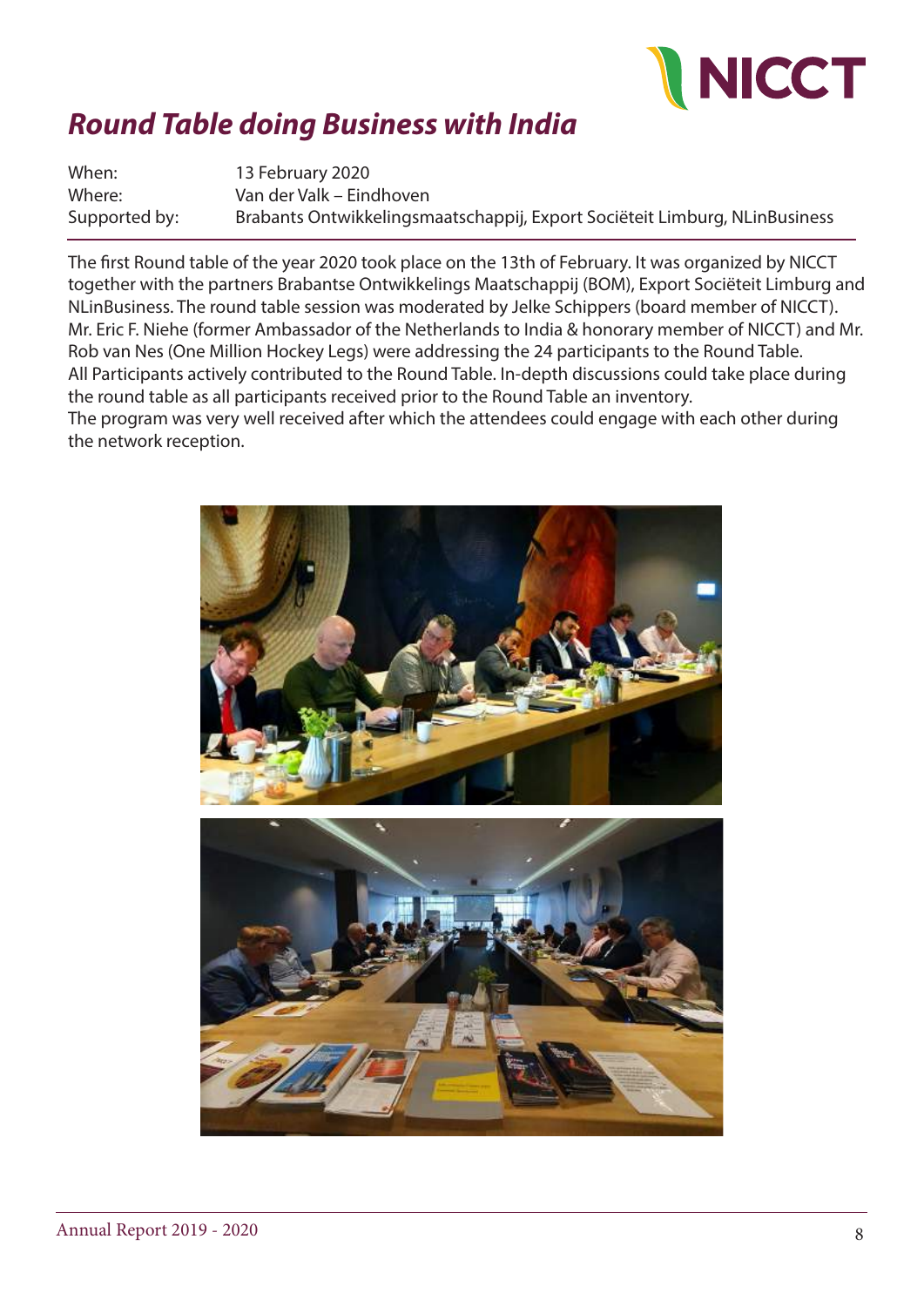

## *Tax seminar around the India Budget 2020*

When: 26 February 2020 Where: Amsterdam In co-operation with: Ernst & Young

Ernst & Young and NICCT teamed together for a seminar on the India Budget 2020 and the implications it has for the business in the Indo-Dutch business corridor and the world.

Ernst & Young guests and NICCT members were invited to a session in the EY Office in Amsterdam, on 26 February 2020 to discuss the new opportunities emanating out of the recent tax and regulatory reforms and the expected Budget 2020 announcements.

Amit Jain (EY Leader Global Desk EMEIA and India Desk) and Ronak Sethi (EY India Desk) from London were present to share their perspective & have one-on-one meetings with the participants.

Edith Nordmann discussed the Indian 2020 budget from the Dutch entrepreneurial perspective explaining where the biggest opportunities are and which approach should be avoided in order to create the best chances for Dutch companies doing business in India successfully.

The seminar was well attended, relevant questions were asked by the participants, valuable connections, introductions and in-depth discussions took place during the networking reception.







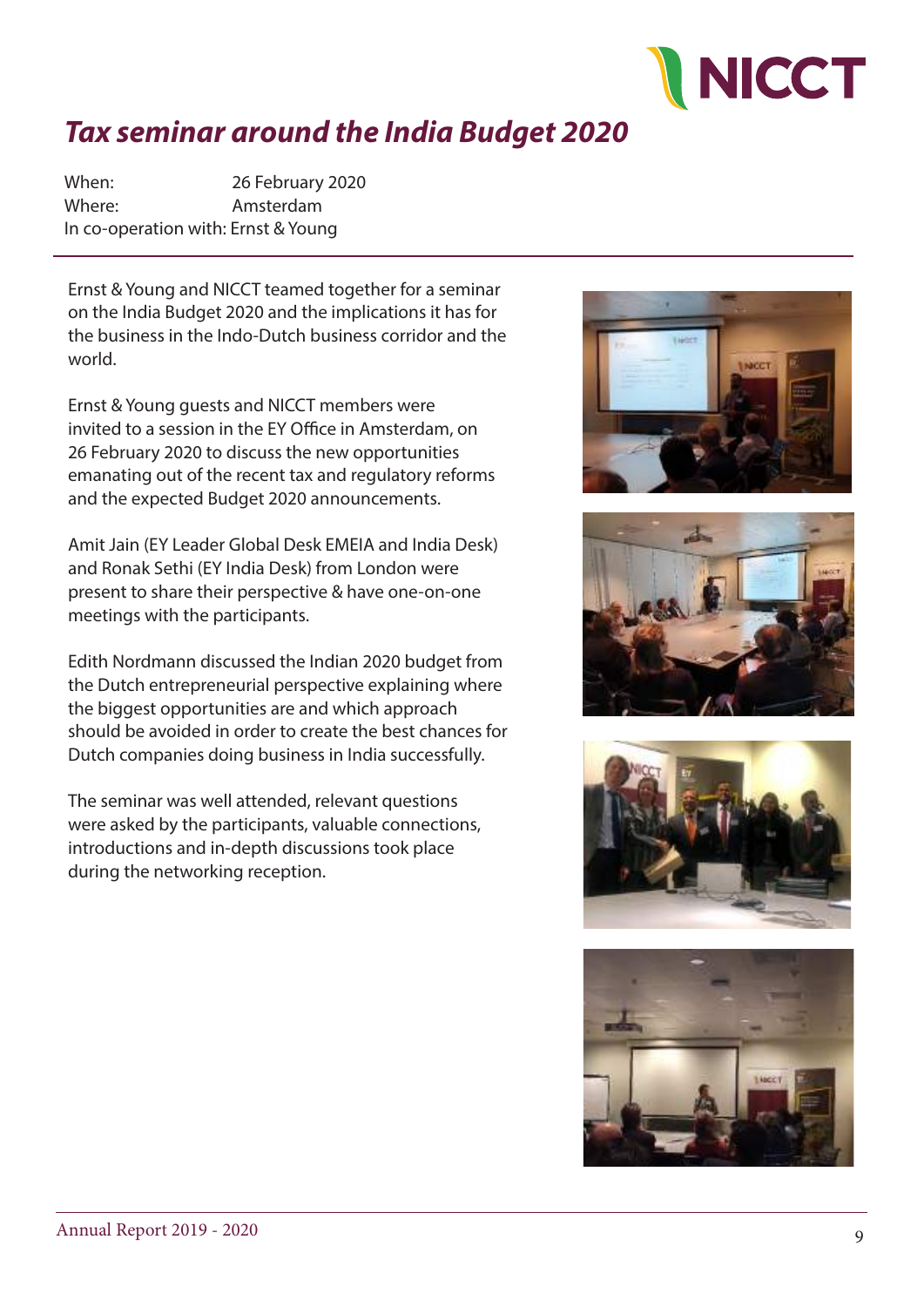

### *NICCT Online - In Exclusive Conversations with H.E. Mr. Venu Rajamony*

When: 1st May 2020 Where: Online Supported by: Embassy of India in The Netherlands

Due to COVID-19, NICCT has developed a new initiative: NICCT Online - Exclusive Conversations with industry leaders. Exclusive Online Conversations give you the opportunity to ask questions directly and get feedback on the developments within the Indo Dutch Business Corridor from captains of industry and prominent leaders in various fields.

As part of the NICCT Online initiative, NICCT & the Embassy of India produced the first exclusive online web interaction with H.E. Mr. Venu Rajamony of the Embassy of India on Friday 1st May from 17.00hrs until 18.15hrs.

The session was well attended and the interaction between the members and the Embassy was very fruitful.





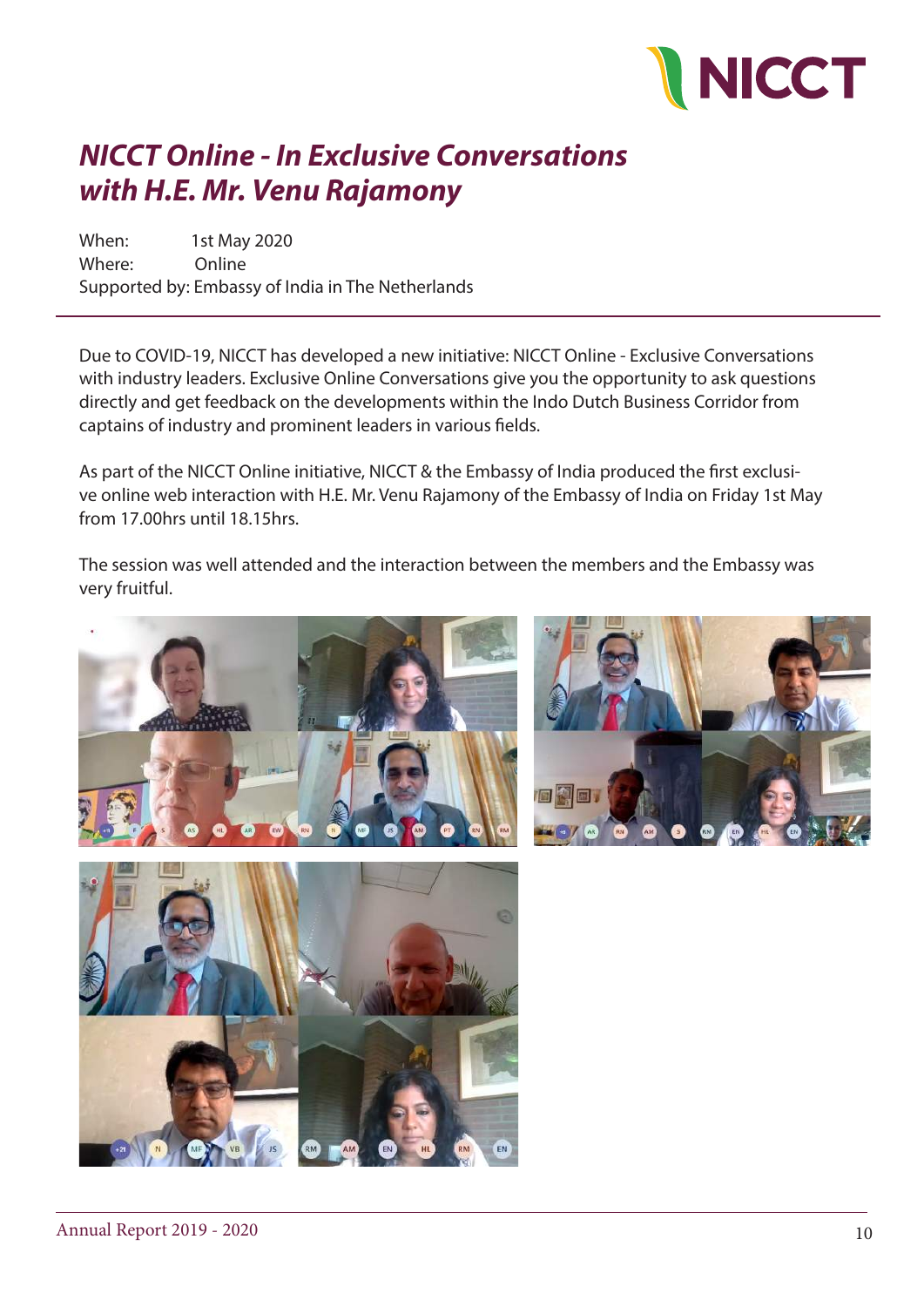

#### *NICCT Online Debate on "COVID-19 Crisis: Impact and Learnings with Entrepreneurs"*

When: 7 May 2020 Where: Online

On the 7th of May 2020 a debate was scheduled on "COVID-19 Crisis: Impact and Learnings with Entrepreneurs".

In this debate, experts Flin Veenstra (business developer at NLinBusiness), Mr. S. Manoj (Associate Director International Tax & Regulatory Practise at KPMG India) and Mr. Paul Oosterlaken (CEO at Kiremko) joined an interactive discussion on the impact, best practices and practical learnings on dealing with the COVID-19 crisis. The debate was moderated by Vidhya Sampath, VP and Board member NICCT.

Kiremko is a leading Dutch manufacturer of processing lines for the potato processing industry since 1965. Kiremko innovates, designs, manufactures and installs advanced processing lines worldwide, including India & China. These lines process potatoes into French fries, potato chips, potato flakes, pellet snacks, fresh cut and pre-cooked potato products.

Mr. S. Manoj (Associate Director International Tax & Regulatory of KPMG India) has more than 13 years of professional experience in advising corporates on tax & regulatory matters. Manoj focused on the government measures and strategies of relevance to entrepreneurs. Flin Veenstra works as a business developer at NLinBusiness. NLinBusiness supports Dutch companies striving for international expansion. Flin Veenstra presented a summary of a survey of entrepreneurs and their insights on the COVID-19 impact.

The debate was attended by as well members as non-members of NICCT. All participants were given the opportunitiy to submit their questions prior to the debate. Fruitful discussions took place during the debate. Post the debate, NICCT received several compliments regarding the in-depth discussions.



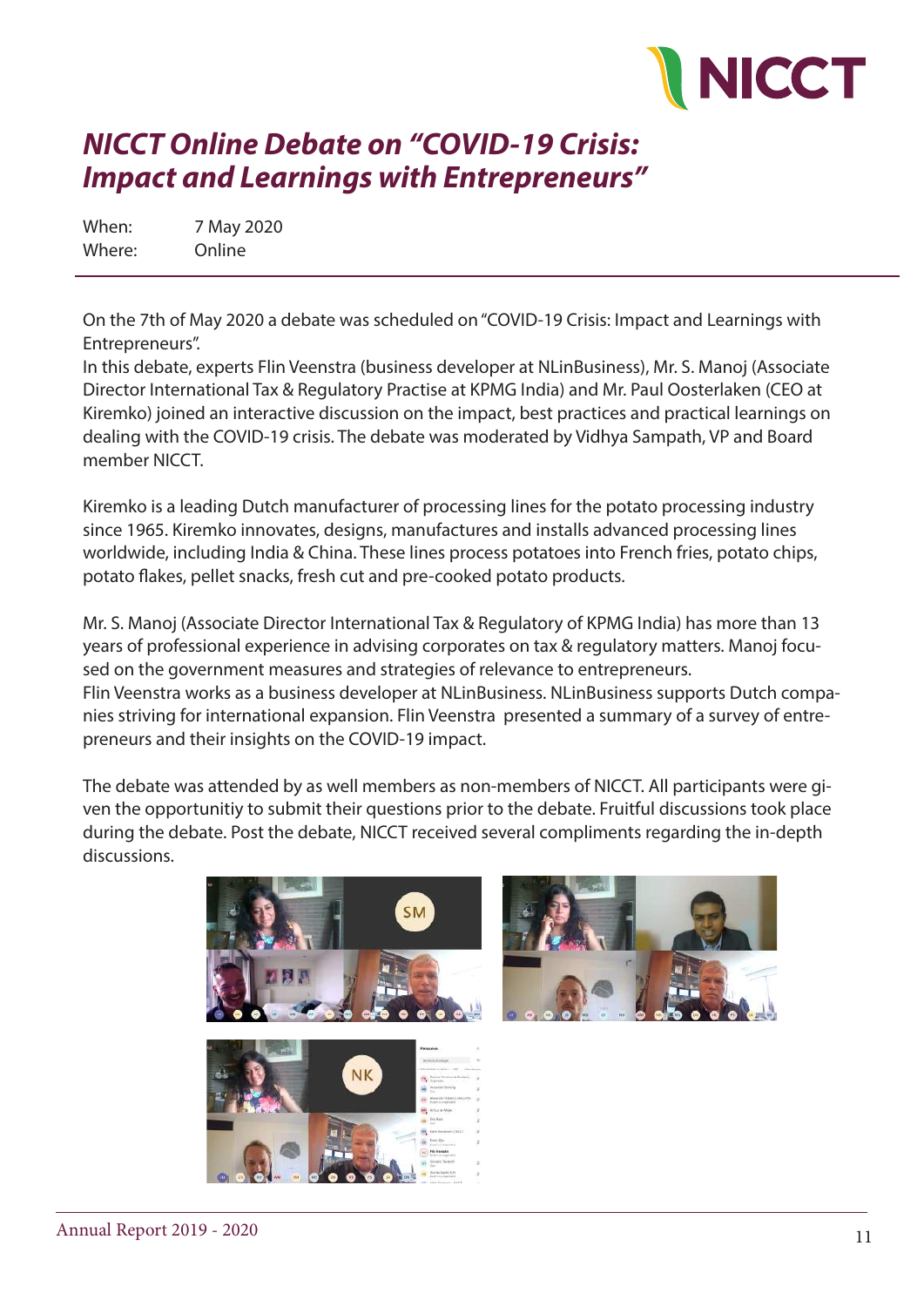

#### *NICCT Online - Play for the title "NICCT Mastermind Impact and Learnings with Entrepreneurs"*

When: 5th of June 2020 Where: Online

On Friday the 5th of June NICCT organized the first ever NICCT Online Friday Afternoon Quiz in the Indo-Dutch business corridor. This quiz was being held to have old fashioned fun together in a modern way. The quiz was well attended and a prize was given to the first Mastermind!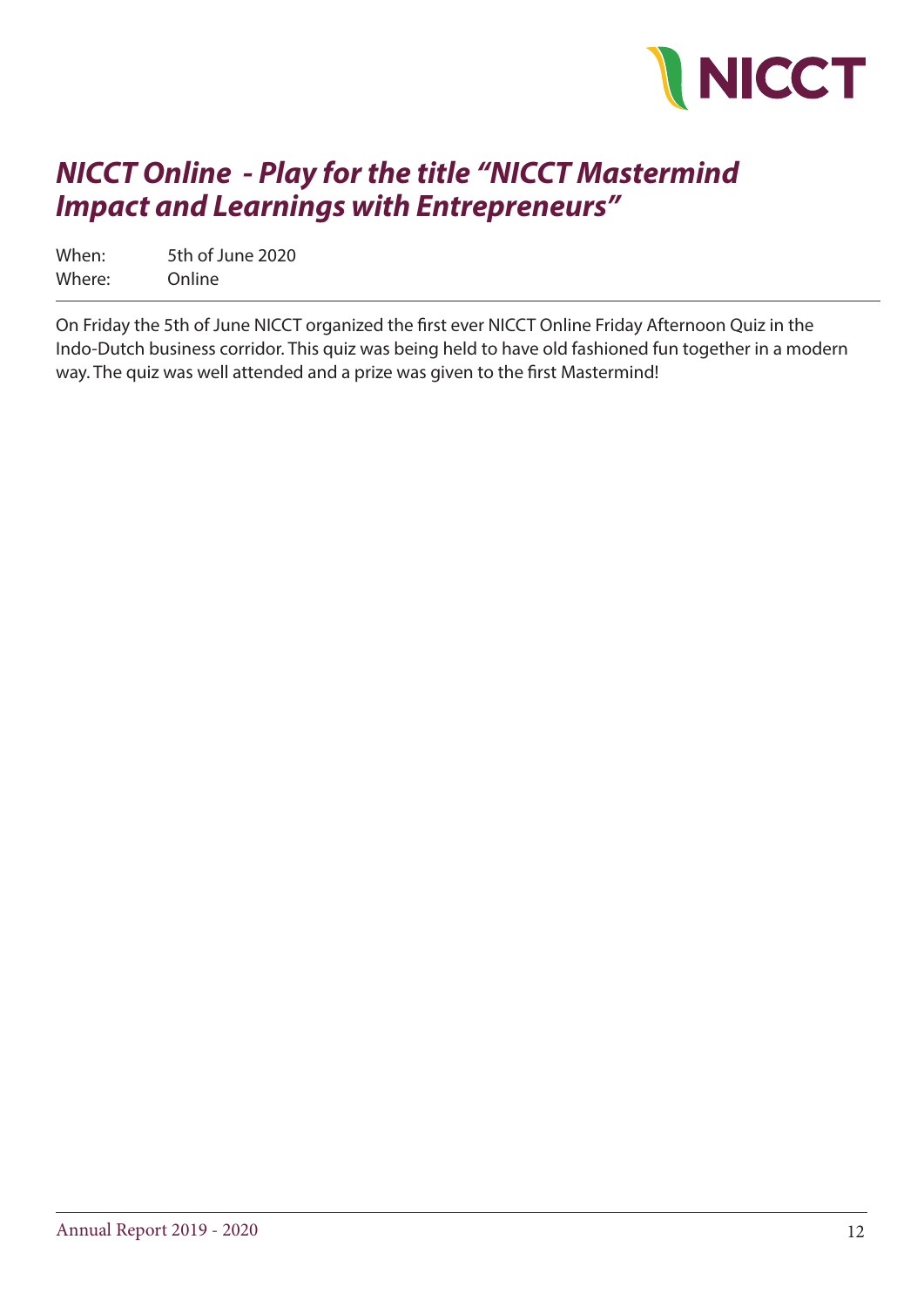

| <b>5. Members</b> |  |  |  |  |  |
|-------------------|--|--|--|--|--|
|-------------------|--|--|--|--|--|

In the term 2018 as well as 2019, NICCT executed a re-assessment of the membership commitments.

In 2019, NICCT had 81 members, 3 patron members and 5 youth members. There was a slight increase in memberships. During the term 2019 some new members were welcomed. Unfortunatley some of the membership cancellations were originating from bankruptcy, withdrawl of business' from India, assignments to new jobs or expelling of membership.

We are happy to inform you that NICCT received 4 new members in the first quarter of 2020 as well as a new patron member.

NICCT has 4 patron members in the term 23.10.2019-18.6.2020:

- 1. AutoFacets (NINtec) (on 1.1.2020)
- 2. HCL Technologies
- 3. Meijburg & Co
- 4. Tata Consultancy Services Netherlands

NICCT has two honorary members: Mr. Ram L. Lakhina (founder & chairman emeritus NICCT), Mr. Eric Niehe.

#### **6. Financial Statement NICCT**

#### **7. Partners**

Comments by the VP Finance

Annual Report 2017-2018 2

In 2019, we had 81 members, 3 patron members and 5 youth members. This indicates a slight increase in memberships. 85% of our members fulfilled their obligation with the first quarter of the New Year. In contrast to the previous years NICCT has a very small percentage of doubtful debtors. For 2020 we are glad to welcome Auto Facets as a new patron member. Our efforts to enhance long term relations with various organisations including Start-ups, SME's and Multinationals continue to be our focal point.

NICCT strongly believes that working together with various organizations in the Netherlands as well as in India enhances the cooperation, improves the mutual trade spirit and stimulates cooperation between the trade partners. On top of that it optimizes the service for our members.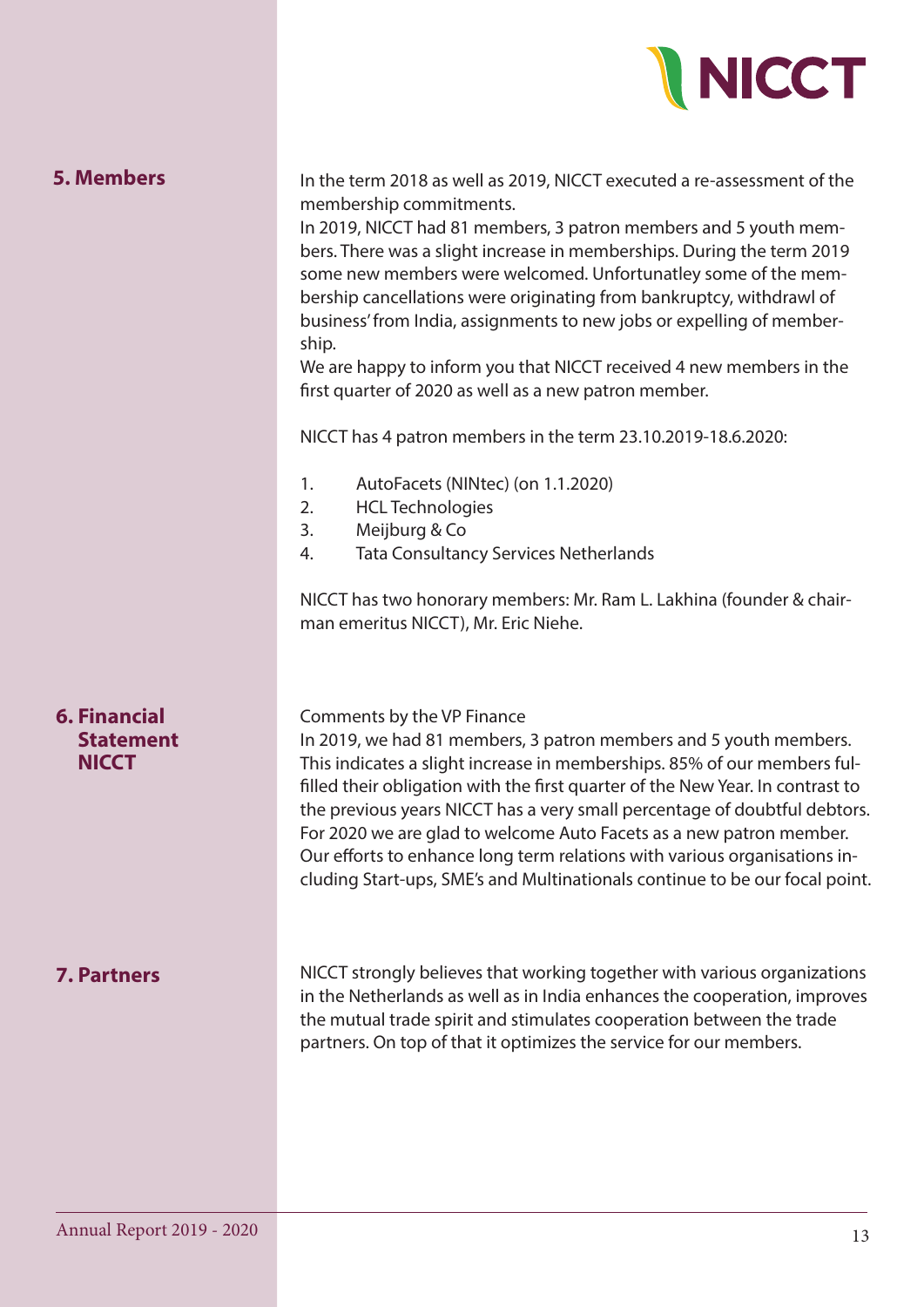

#### **8. Thanks**

NICCT is grateful to all our members, patron members and partners for their continued support and for the confidence that is placed in NICCT.

The board wishes to place on record its gratitude to all members, patrons members and partners for their contribution to the NICCT.

For questions or comments, please contact the secretariat:

Send mail to WTC The Hague / Prinses Margrietplantsoen 33 2595 AM The Hague

Annual Report 2017-2018 2

Call us at +31-889909100

E-mail us at nicct@nicct.nl

Website www.nicct.nl